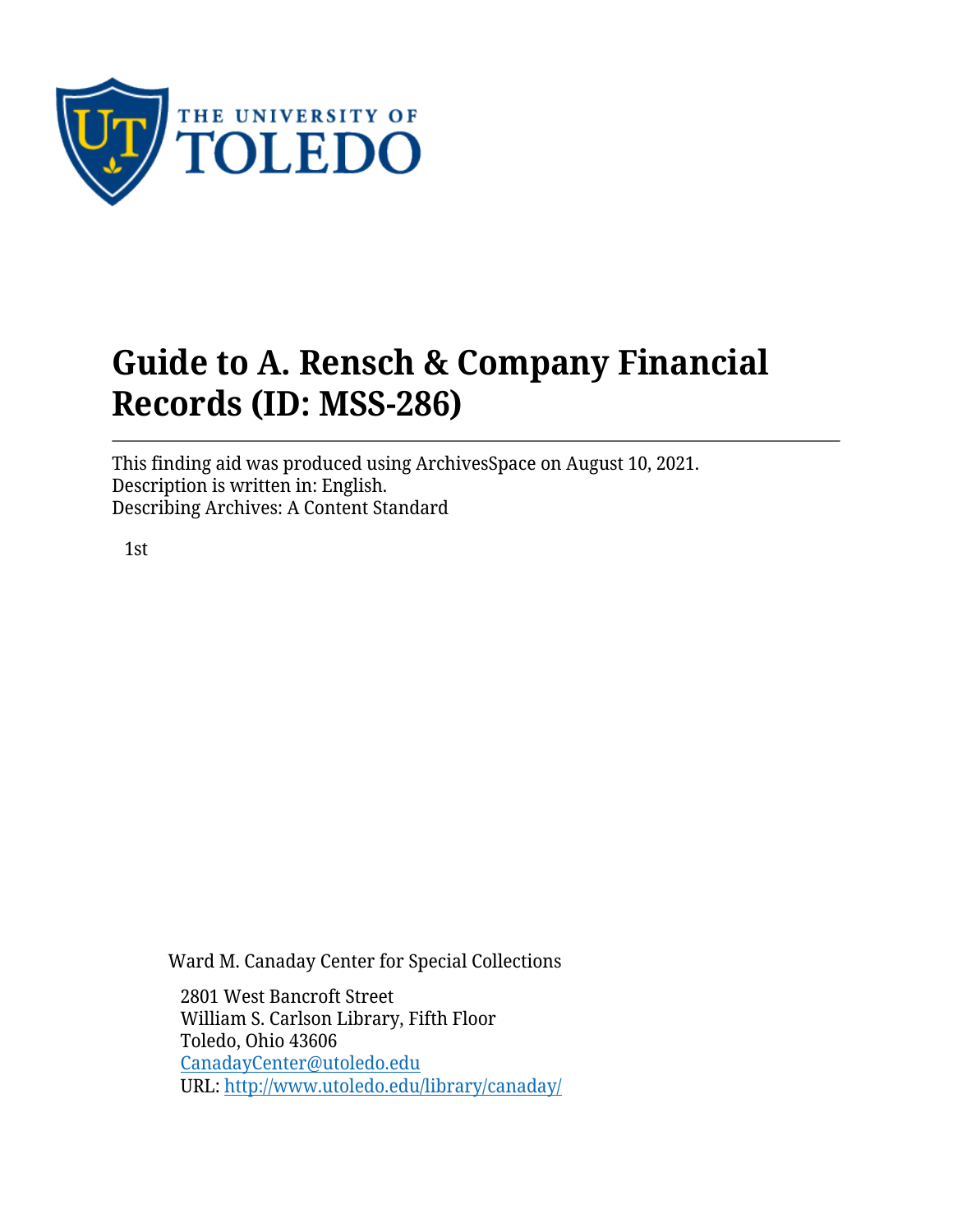## <span id="page-1-0"></span>**Table of Contents**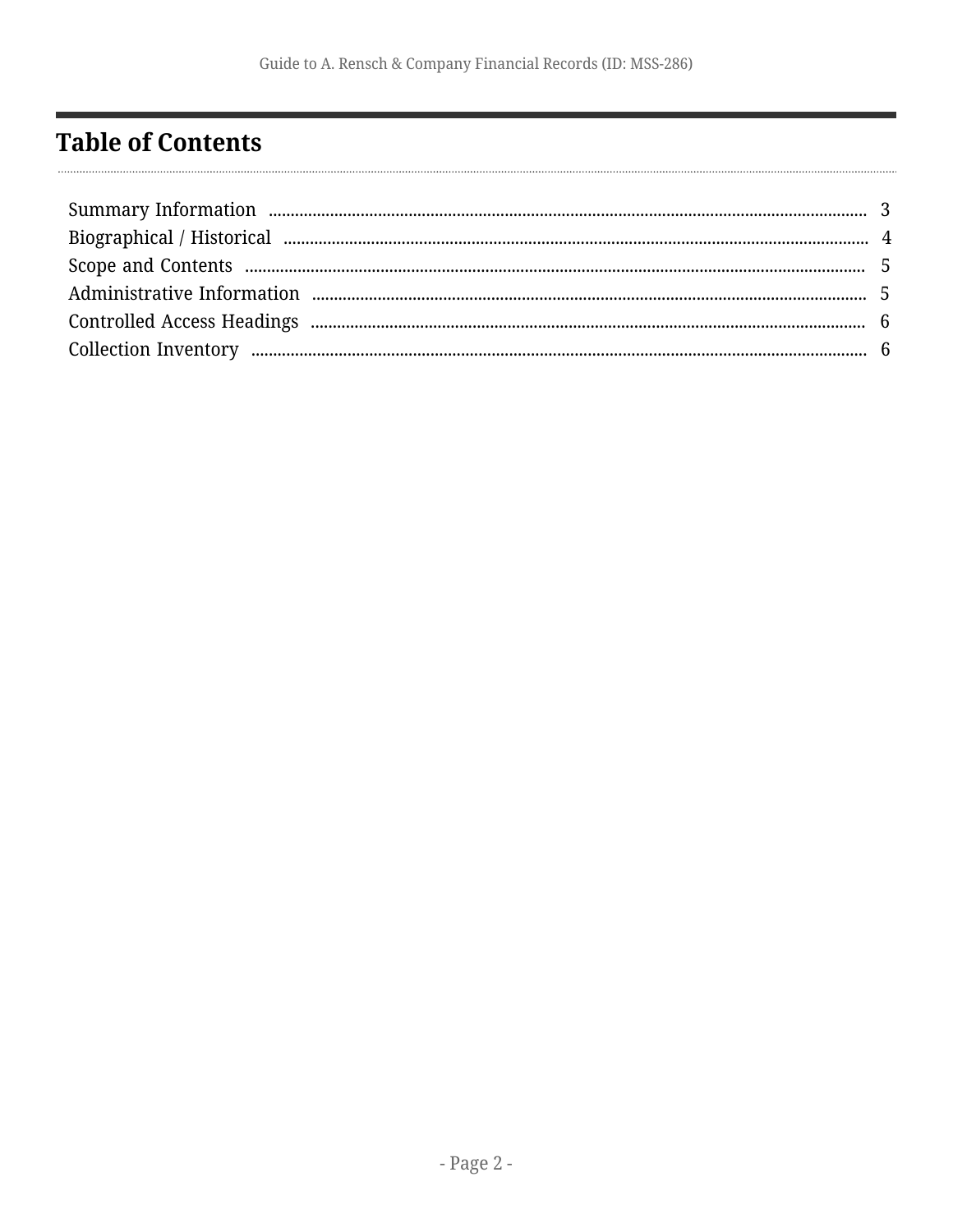#### <span id="page-2-0"></span>**Summary Information**

| <b>Repository:</b>                                          | Ward M. Canaday Center for Special Collections |
|-------------------------------------------------------------|------------------------------------------------|
| Title:                                                      | A. Rensch & Company Financial Records          |
| ID:                                                         | <b>MSS-286</b>                                 |
| Date [inclusive]:                                           | 1920-2005                                      |
| Physical<br>Description:                                    | 3 Linear Feet                                  |
| Language of the<br><b>Material:</b>                         | English.                                       |
| <b>Mixed Materials [3</b><br>2887 922 545 266]<br>$[box]$ : | $\mathbf{1}$                                   |
| <b>Mixed Materials</b><br>[32887922544673]<br>$[box]$ :     | $\overline{2}$                                 |
| <b>Mixed Materials</b><br>[32887922544715]<br>$[box]$ :     | 3                                              |
| <b>Mixed Materials [3</b><br>2887 922 570 256]<br>$[box]$ : | $\overline{4}$                                 |
| <b>Mixed Materials [3</b><br>2887 922 570 264]<br>$[box]$ : | 5                                              |
| <b>Mixed Materials [3</b><br>2887 922 570 272]<br>$[box]$ : | 6                                              |
|                                                             |                                                |

#### **Preferred Citation**

Images and other sources used with permission should be properly cited and credited. Credits should include text as listed below: "[Item description, date. Collection name and number, box number, folder number.] The Ward M. Canaday Center for Special Collections, The University of Toledo Libraries"

Examples by style guide are below: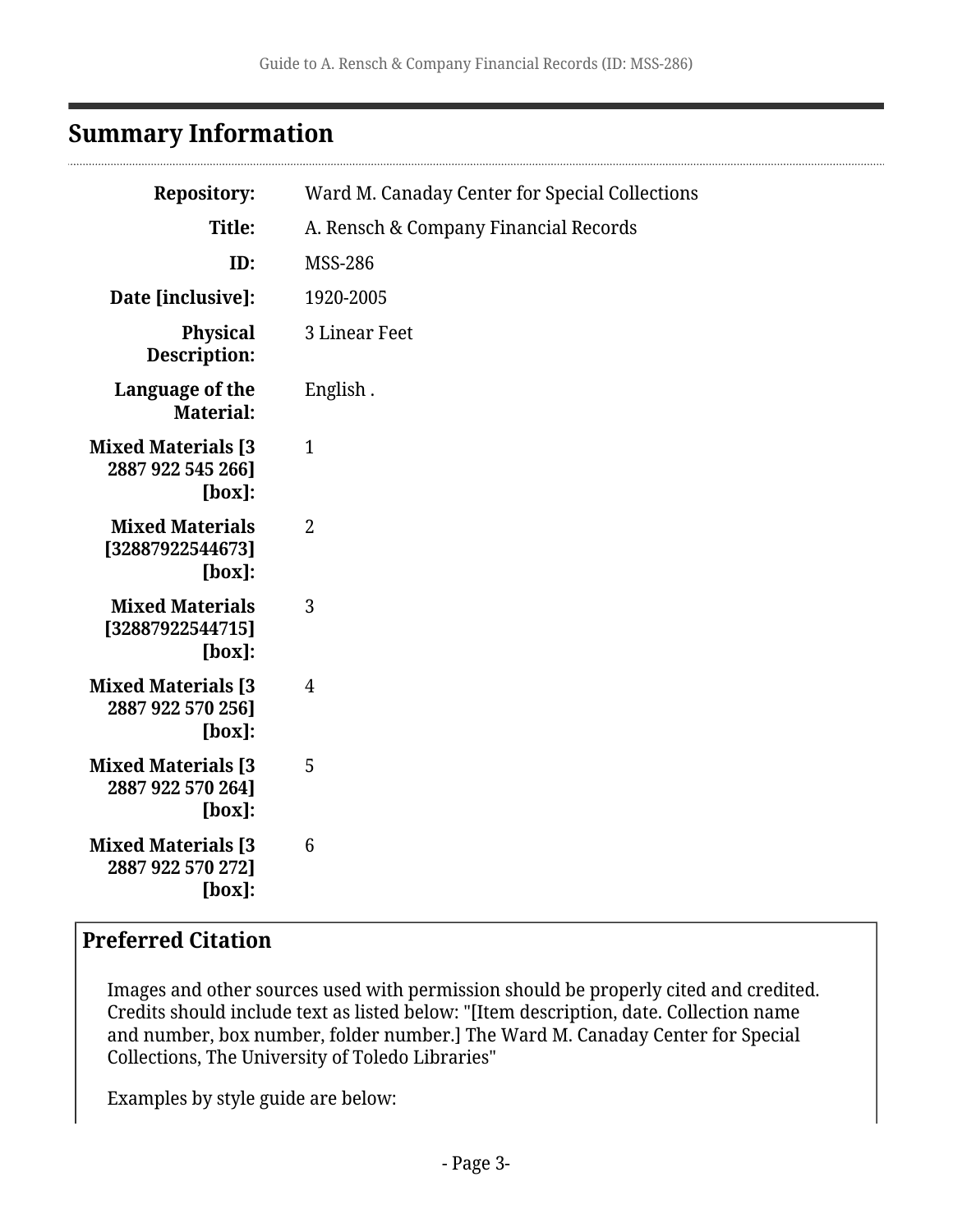APA Author, A.A. (Year, Month Day). Title. [Description of Material]. Name of Collection (Call number, box number, file number, etc.). Name of Repository, location.

Brown, Priscilla. (1864, October 23). [Letter to William Brown]. William and Priscilla Brown Letters. (Box 1, Folder 2. MSS-256). The Ward M. Canaday Center for Special Collections, the University of Toledo Libraries. Toledo, OH.

MLA Genre-appropriate MLA Citation. Box number, Folder number. Unique identifier and collection name. Archives name, Institutional affiliation, Location. Date accessed.

Brown, Priscilla. Letter to William Brown. 23 October 1864. Box 1, Folder 2. MSS-256 William and Priscilla Brown Letters. The Ward M. Canaday Center for Special Collections, the University of Toledo Libraries. Toledo, OH. 16 April 2021.

**^** [Return to Table of Contents](#page-1-0)

## <span id="page-3-0"></span>**Biographical / Historical**

The A. Rensch and Company was founded in 1882 by Anton and Benedict Rensch, who were Swiss immigrants. The company began in downtown Toledo on Washington Street, where they sold their native Swiss cheese. Soon after, the business expanded, and the store moved to Monroe Street in 1888, to an area now considered to be Toledo's historic Warehouse District. During the 20th century, A. Rensch and company began importing specialized foods and gift boxes which later became the company's main product. It was the company's tradition for family members to greet customers, who shopped for different canned foods, rare teas and coffees, as well as imported meats and cheeses. The company continued to operate out of its Monroe Street location until its closure in 2016. The building is listed on the National Register of Historic Places.

References: Advertising Brochure for A. Rensch & Company, "A Heritage of Fine Foods," 1988. The Henry Ford. (n.d.). https://www.thehenryford.org/collections-and-research/digitalcollections/artifact/374943#slide=gs-290610. Ligibel, P. A Heritage of Fine Foods, A. Rensch & Co., 1988.

**^** [Return to Table of Contents](#page-1-0)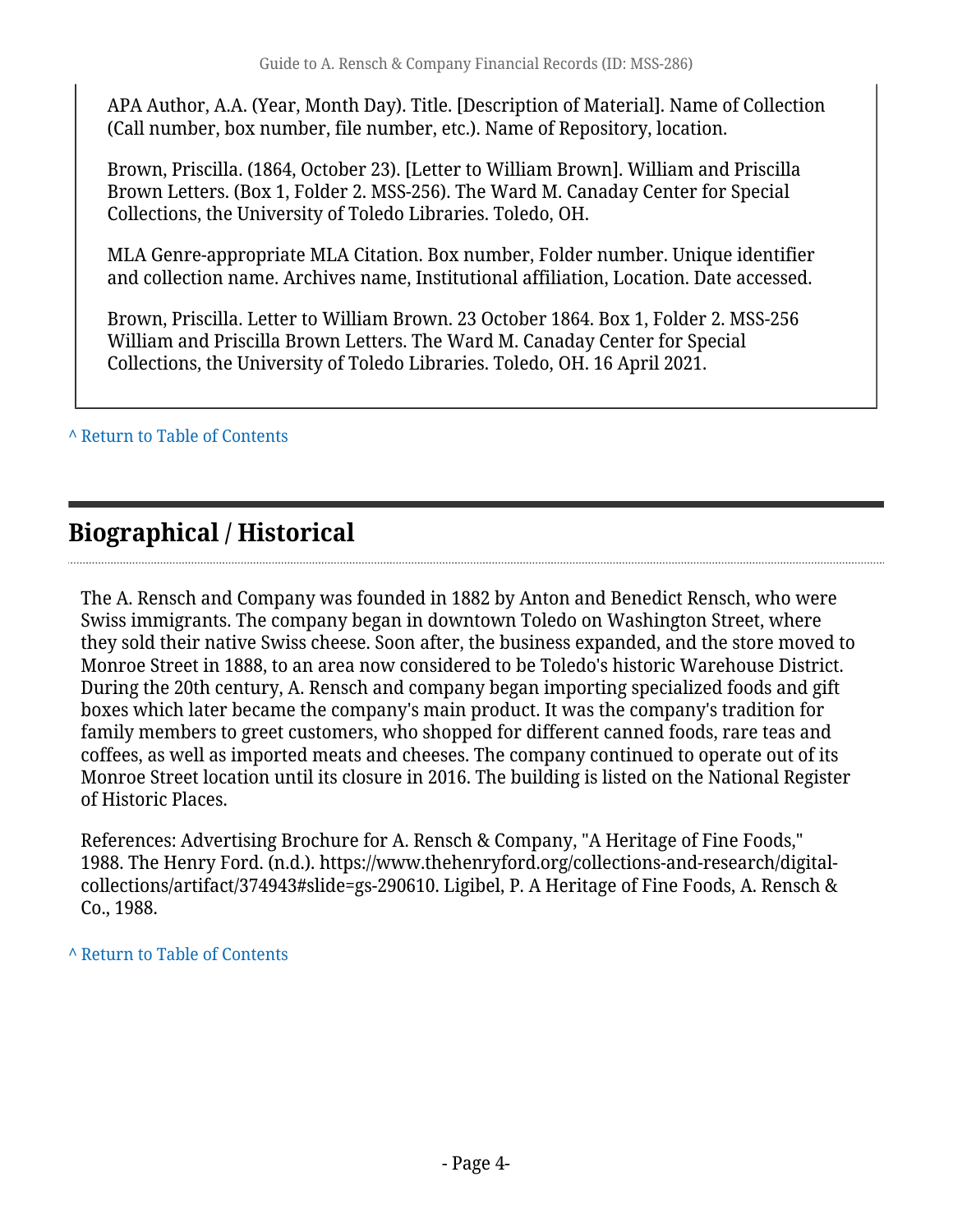## <span id="page-4-0"></span>**Scope and Contents**

The collection A. Rensch and Company Financial records consists of ledgers, correspondence, catalogs, brochures, census of business, price lists, tax documents, licenses, and other printed materials. They date from the 1920s to the early 2000s. Overall, the collection is in fair condition. The ledgers vary in size, with both loose pages as well as fully-intact ledger books. Some books that have been stored in folded or curled position over time were unable to be flattened by the processor and are still folded or curled, so caution should be used when handling.

**^** [Return to Table of Contents](#page-1-0)

### <span id="page-4-1"></span>**Administrative Information**

#### **Publication Statement**

Ward M. Canaday Center for Special Collections

2801 West Bancroft Street William S. Carlson Library, Fifth Floor Toledo, Ohio 43606 [CanadayCenter@utoledo.edu](mailto:CanadayCenter@utoledo.edu) URL:<http://www.utoledo.edu/library/canaday/>

#### **Conditions Governing Access**

Collection is open for research. Materials may be accessed by request at the Ward M. Canaday Center for Special Collections on the fifth floor of the William S. Carlson Library on the main campus of the University of Toledo. Materials do not circulate.

#### **Conditions Governing Use**

In most cases, the Canaday Center does not own the copyright and literary rights to items in its collections; it is the responsibility of the researcher to adhere to U.S. Copyright and Fair Use laws, including seeking permission from the copyright holder and payment of any royalty fees, in the reproduction and use of archival materials. Providing copies or scans does not constitute a license to publish or reproduce images in print or electronic form.

**^** [Return to Table of Contents](#page-1-0)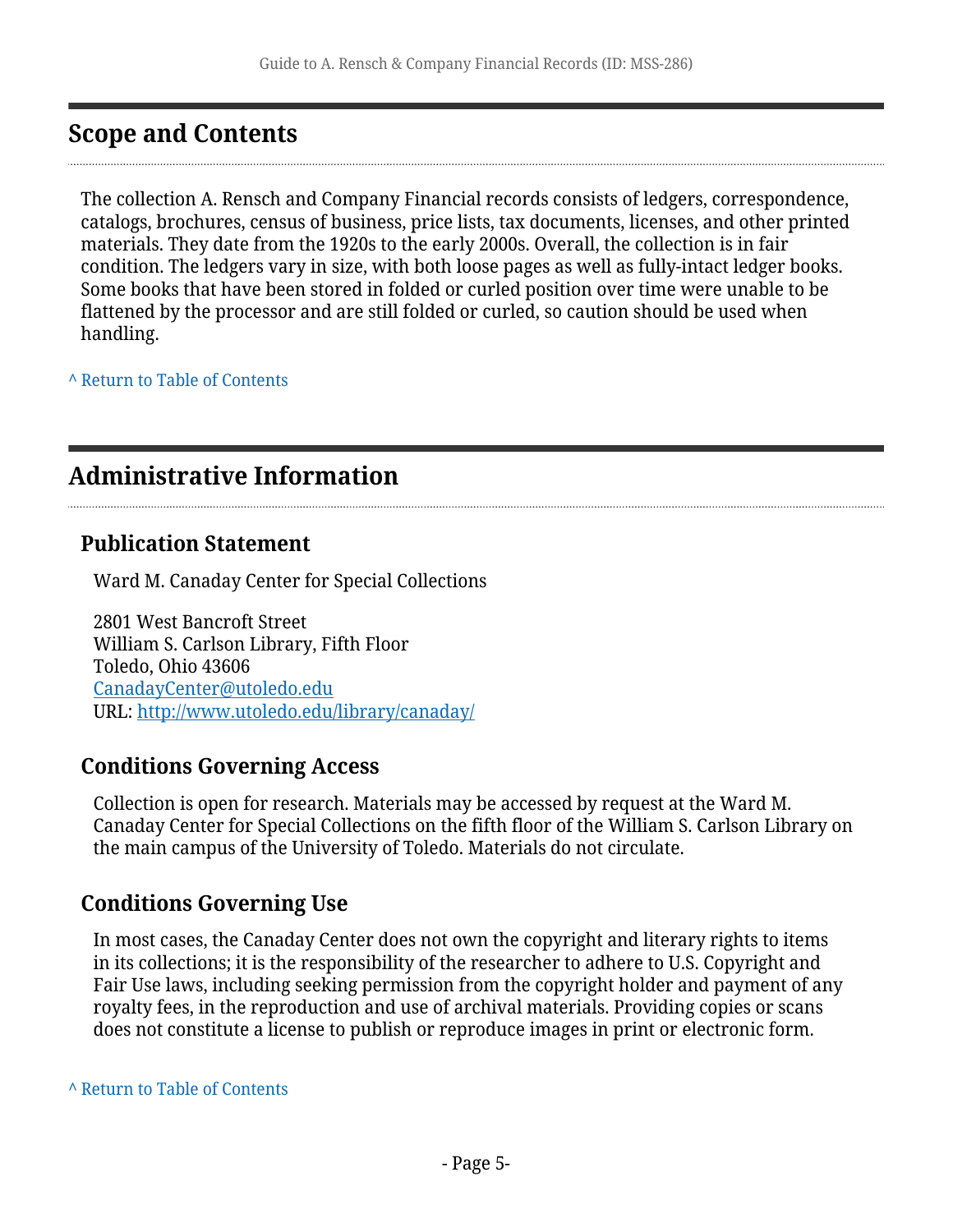# <span id="page-5-0"></span>**Controlled Access Headings**

- Business and Commerce
- Labor

. . . . . . . . . . . . . . . . . . . .

• Manuscripts

# <span id="page-5-1"></span>**Collection Inventory**

| <b>Title/Description</b>                                              | <b>Instances</b> |          |  |
|-----------------------------------------------------------------------|------------------|----------|--|
| Correspondence from and to the Rensch and Company,<br>$(1940-1949)$   | box 1            | folder 1 |  |
| Physical Description: 1 Linear Feet                                   |                  |          |  |
| Language of the Material: English.                                    |                  |          |  |
| Correspondence from and to the Rensch and Company,<br>$(1950-1959)$   | box 1            | folder 2 |  |
| Physical Description: 1 Linear Feet                                   |                  |          |  |
| Language of the Material: English.                                    |                  |          |  |
| Correspondence from and to the Rensch and Company,<br>$(1950-1959)$   | box 1            | folder 3 |  |
| Physical Description: 1 Linear Feet                                   |                  |          |  |
| Language of the Material: English.                                    |                  |          |  |
| Correspondence from and to the Rensch and Company, 1958               | box 1            | folder 4 |  |
| <b>Physical Description: 1 Linear Feet</b>                            |                  |          |  |
| Language of the Material: English.                                    |                  |          |  |
| Correspondence from and to the Rensch and Company, 1959               | box 1            | folder 5 |  |
| <b>Physical Description: 1 Linear Feet</b>                            |                  |          |  |
| Language of the Material: English.                                    |                  |          |  |
| Correspondence from and to the Rensch and Company,<br>$(1960 - 1969)$ | box 1            | folder 6 |  |
| Physical Description: 1 Linear Feet                                   |                  |          |  |
| Language of the Material: English.                                    |                  |          |  |
| Correspondence from and to the Rensch and Company, 1960               | box 1            | folder 7 |  |
| Physical Description: 1 Linear Feet                                   |                  |          |  |
| Language of the Material: English.                                    |                  |          |  |
| Correspondence from and to the Rensch and Company, 1961               | box 1            | folder 8 |  |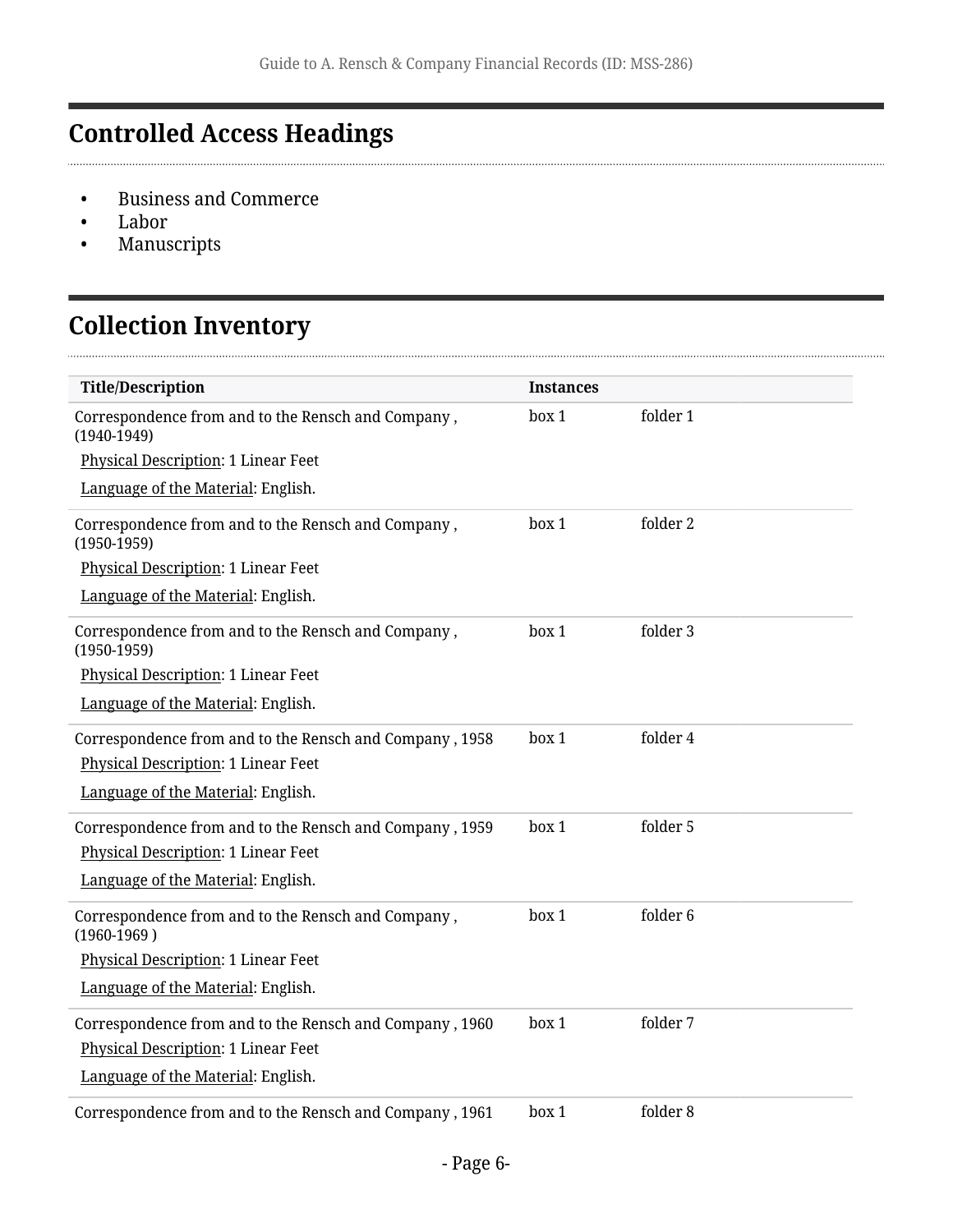| Physical Description: 1 Linear Feet                                                                              |       |           |  |
|------------------------------------------------------------------------------------------------------------------|-------|-----------|--|
| Language of the Material: English.                                                                               |       |           |  |
| Correspondence from and to the Rensch and Company,<br>$(1972-1979)$                                              | box 1 | folder 9  |  |
| Physical Description: 1 Linear Feet                                                                              |       |           |  |
| Language of the Material: English.                                                                               |       |           |  |
| Correspondence from and to the Rensch and Company,<br>$(1990-1991)$                                              | box 1 | folder 10 |  |
| Physical Description: 1 Linear Feet                                                                              |       |           |  |
| Language of the Material: English.                                                                               |       |           |  |
| Correspondence and other company documents for the<br>Rensch and Company, n.d                                    | box 1 | folder 11 |  |
| Physical Description: 1 Linear Feet                                                                              |       |           |  |
| Language of the Material: English.                                                                               |       |           |  |
| Catalogs and Brochures, (1949-1979)<br>Physical Description: 1 Linear Feet<br>Language of the Material: English. | box 1 | folder 12 |  |
|                                                                                                                  |       | folder 13 |  |
| Catalogs and Brochures, (1976-1985)<br>Physical Description: 1 Linear Feet                                       | box 1 |           |  |
| Language of the Material: English.                                                                               |       |           |  |
|                                                                                                                  |       | folder 14 |  |
| Catalogs and Price lists, (1962-1969)<br>Physical Description: 1 Linear Feet                                     | box 1 |           |  |
| Language of the Material: English.                                                                               |       |           |  |
|                                                                                                                  |       |           |  |
| Census of business and Price lists, (1958 -1979)                                                                 | box 1 | folder 15 |  |
| Physical Description: 1 Linear Feet<br>Language of the Material: English.                                        |       |           |  |
|                                                                                                                  |       |           |  |
| Catalogs and Price lists, (1927-1978)                                                                            | box 1 | folder 16 |  |
| Physical Description: 1 Linear Feet                                                                              |       |           |  |
| Language of the Material: English.                                                                               |       |           |  |
| Catalogs and Price Lists, (1948-1983)                                                                            | box 1 | folder 17 |  |
| Physical Description: 1 Linear Feet                                                                              |       |           |  |
| Language of the Material: English.                                                                               |       |           |  |
| Tax Documents and Licenses, (1927-2003)                                                                          | box 1 | folder 18 |  |
| Physical Description: 1 Linear Feet                                                                              |       |           |  |
| Language of the Material: English.                                                                               |       |           |  |
| Miscellaneous, (1947-2015)                                                                                       | box 1 | folder 19 |  |
| Physical Description: 1 Linear Feet                                                                              |       |           |  |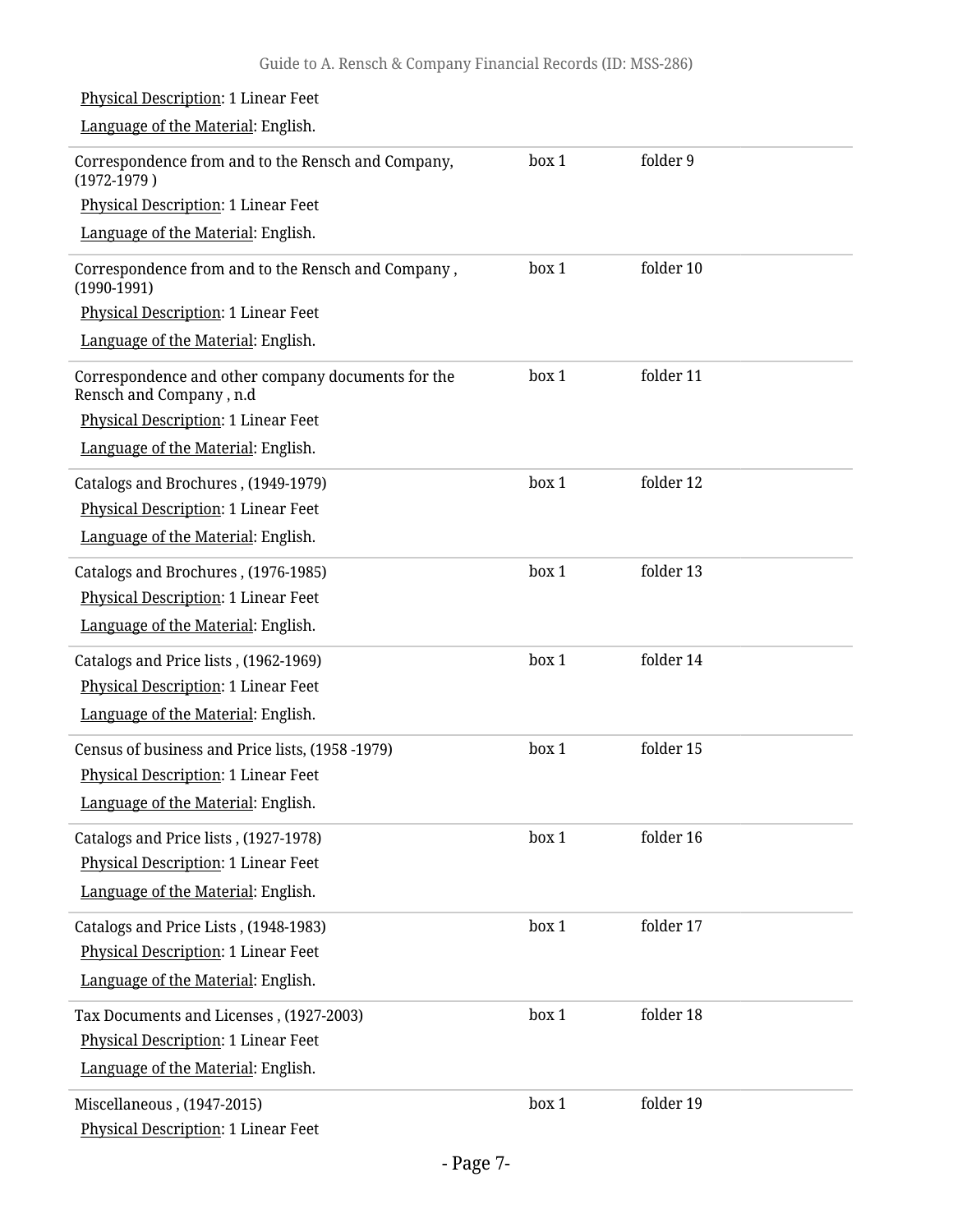| Language of the Material: English.                                                                                               |       |           |  |
|----------------------------------------------------------------------------------------------------------------------------------|-------|-----------|--|
| Miscellaneous, (1947-2015)<br>Physical Description: 1 Linear Feet<br>Language of the Material: English.                          | box 1 | folder 20 |  |
| Ledgers for Rensch and Company, (1971-1981)<br>Physical Description: 1 Linear Feet<br>Language of the Material: English.         | box 1 | folder 21 |  |
| Ledgers for Rensch and Company, (1940-1966)<br>Physical Description: 1 Linear Feet<br>Language of the Material: English.         | box 1 | folder 22 |  |
| Ledgers for Rensch and Company, (1948-1959)<br>Physical Description: 1 Linear Feet<br>Language of the Material: English.         | box 1 | folder 23 |  |
| Ledgers for Rensch and Company, (1949-1959)<br><b>Physical Description: 1 Linear Feet</b><br>Language of the Material: English.  | box 1 | folder 24 |  |
| Ledgers for Rensch and Company, (1950-1960)<br>Physical Description: 1 Linear Feet<br>Language of the Material: English.         | box 1 | folder 25 |  |
| Ledgers for Rensch and Company, (1960-1990)<br>Physical Description: 1 Linear Feet<br>Language of the Material: English.         | box 1 | folder 26 |  |
| Ledgers for Rensch and Company, (1970-1997)<br>Physical Description: 1 Linear Feet<br>Language of the Material: English.         | box 1 | folder 27 |  |
| Ledgers for Rensech and Company, (1971-1972)<br><b>Physical Description: 1 Linear Feet</b><br>Language of the Material: English. | box 1 | folder 28 |  |
| Ledgers for Rensch and Company, (1971-1976)<br><b>Physical Description: 1 Linear Feet</b><br>Language of the Material: English.  | box 1 | folder 29 |  |
| Ledgers for Rensch and Company, (1960-1984)<br>Physical Description: 1 Linear Feet<br>Language of the Material: English.         | box 1 | folder 30 |  |
| Ledgers for Rensch and Company, (1975-2005)                                                                                      | box 2 | folder 1  |  |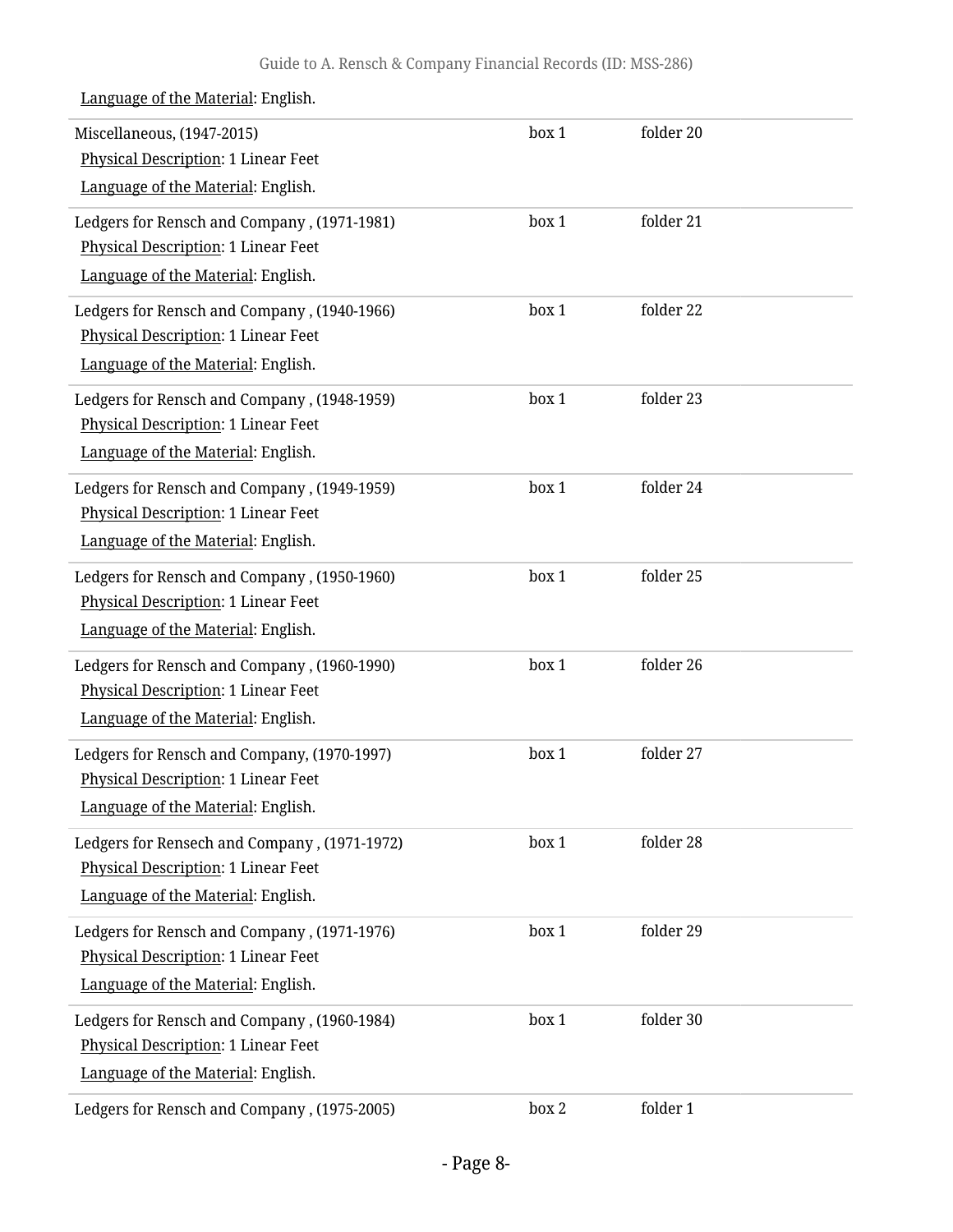| Physical Description: 1 Linear Feet<br>Language of the Material: English.                                                       |       |                     |
|---------------------------------------------------------------------------------------------------------------------------------|-------|---------------------|
| Ledgers for Rensch and Company, (1971-1984)<br><b>Physical Description: 1 Linear Feet</b><br>Language of the Material: English. | box 2 | folder 2            |
| Ledgers for Rensch and Company, (1972-1988)<br>Physical Description: 1 Linear Feet<br>Language of the Material: English.        | box 2 | folder 3            |
| Ledgers for Rensch and Company, (1941-1952)<br>Physical Description: 1 Linear Feet<br>Language of the Material: English.        | box 2 | folder 4            |
| Ledgers for Rensch and Company, (1931-1941)<br>Physical Description: 1 Linear Feet<br>Language of the Material: English.        | box 2 | folder 5            |
| Ledgers for Rensch and Company, (1953-1971)<br>Physical Description: 1 Linear Feet<br>Language of the Material: English.        | box 2 | folder <sub>6</sub> |
| Ledgers for Rensch and Company, (1920-1930)<br>Physical Description: 1 Linear Feet<br>Language of the Material: English.        | box 2 | folder 7            |
| Ledgers for Rensch and Company, (1946-1984)<br><b>Physical Description: 1 Linear Feet</b><br>Language of the Material: English. | box 2 | folder 8            |
| Ledgers for Rensch and Company, (1965-1984)<br>Physical Description: 1 Linear Feet<br>Language of the Material: English.        | box 3 | folder 1            |
| Ledgers for Rensch and Company, (1977-1984)<br>Physical Description: 1 Linear Feet<br>Language of the Material: English.        | box 3 | folder 2            |
| Ledgers for Rensch and Company, 1980's<br>Physical Description: 1 Linear Feet<br>Language of the Material: English.             | box 3 | folder 3            |
| Ledgers for Rensch and Company, 1964<br>Physical Description: 1 Linear Feet<br>Language of the Material: English.               | box 3 | folder 4            |

Ledgers for Rensch and Company , 1939-1947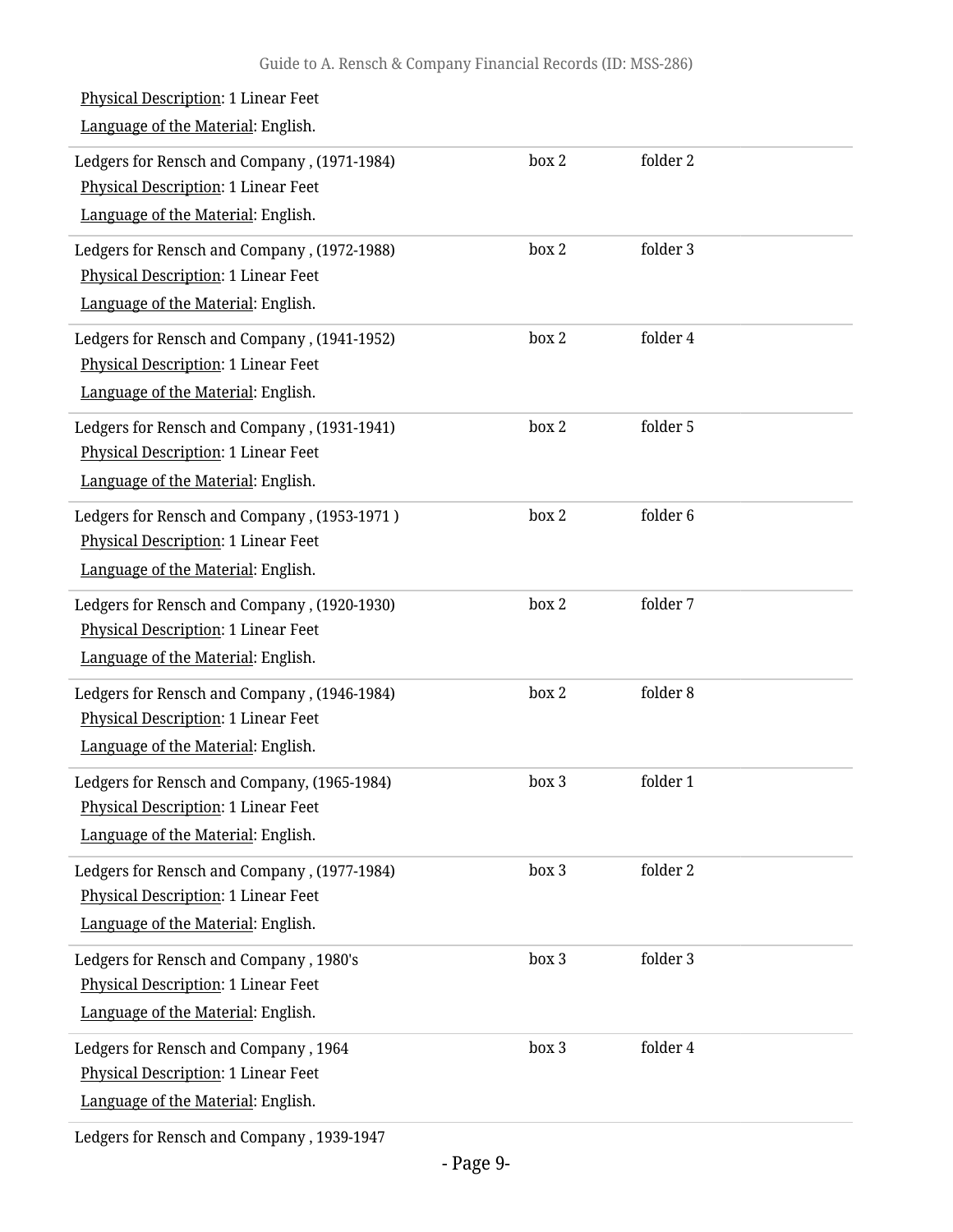| Physical Description: 1 Linear Feet         | box 3 | folder 5  |  |
|---------------------------------------------|-------|-----------|--|
| Language of the Material: English.          |       |           |  |
| Ledgers for Rensch and Company, 1964-1976   | box 3 | folder 6  |  |
| Physical Description: 1 Linear Feet         |       |           |  |
| Language of the Material: English.          |       |           |  |
| Ledgers for Rensch and Company, (1937-1950) | box 4 | folder 1  |  |
| <b>Physical Description: 1 Linear Feet</b>  |       |           |  |
| Language of the Material: English.          |       |           |  |
| Ledgers for Rensch and Company, 1951        | box 4 | folder 2  |  |
| <b>Physical Description: 1 Linear Feet</b>  |       |           |  |
| Language of the Material: English.          |       |           |  |
| Ledgers for Rensch and Company, 1951        | box 4 | folder 3  |  |
| <b>Physical Description: 1 Linear Feet</b>  |       |           |  |
| Language of the Material: English.          |       |           |  |
| Ledgers for Rensch and Company, 1951        | box 4 | folder 4  |  |
| Physical Description: 1 Linear Feet         |       |           |  |
| Language of the Material: English.          |       |           |  |
| Ledgers for Rensch and Company, 1951        | box 4 | folder 5  |  |
| Physical Description: 1 Linear Feet         |       |           |  |
| Language of the Material: English.          |       |           |  |
| Ledgers for Rensch and Company, 1951        | box 4 | folder 6  |  |
| <b>Physical Description: 1 Linear Feet</b>  |       |           |  |
| Language of the Material: English.          |       |           |  |
| Ledgers for Rensch and Company, (1952-1960) | box 4 | folder 7  |  |
| <b>Physical Description: 1 Linear Feet</b>  |       |           |  |
| Language of the Material: English.          |       |           |  |
| Ledgers for Rensch and Company, 1961        | box 4 | folder 8  |  |
| Physical Description: 1 Linear Feet         |       |           |  |
| Language of the Material: English.          |       |           |  |
| Ledgers for Rensch and Company, 1961        | box 4 | folder 9  |  |
| <b>Physical Description: 1 Linear Feet</b>  |       |           |  |
| Language of the Material: English.          |       |           |  |
| Ledgers for Rensch and Company, 1962        | box 4 | folder 10 |  |
| Physical Description: 1 Linear Feet         |       |           |  |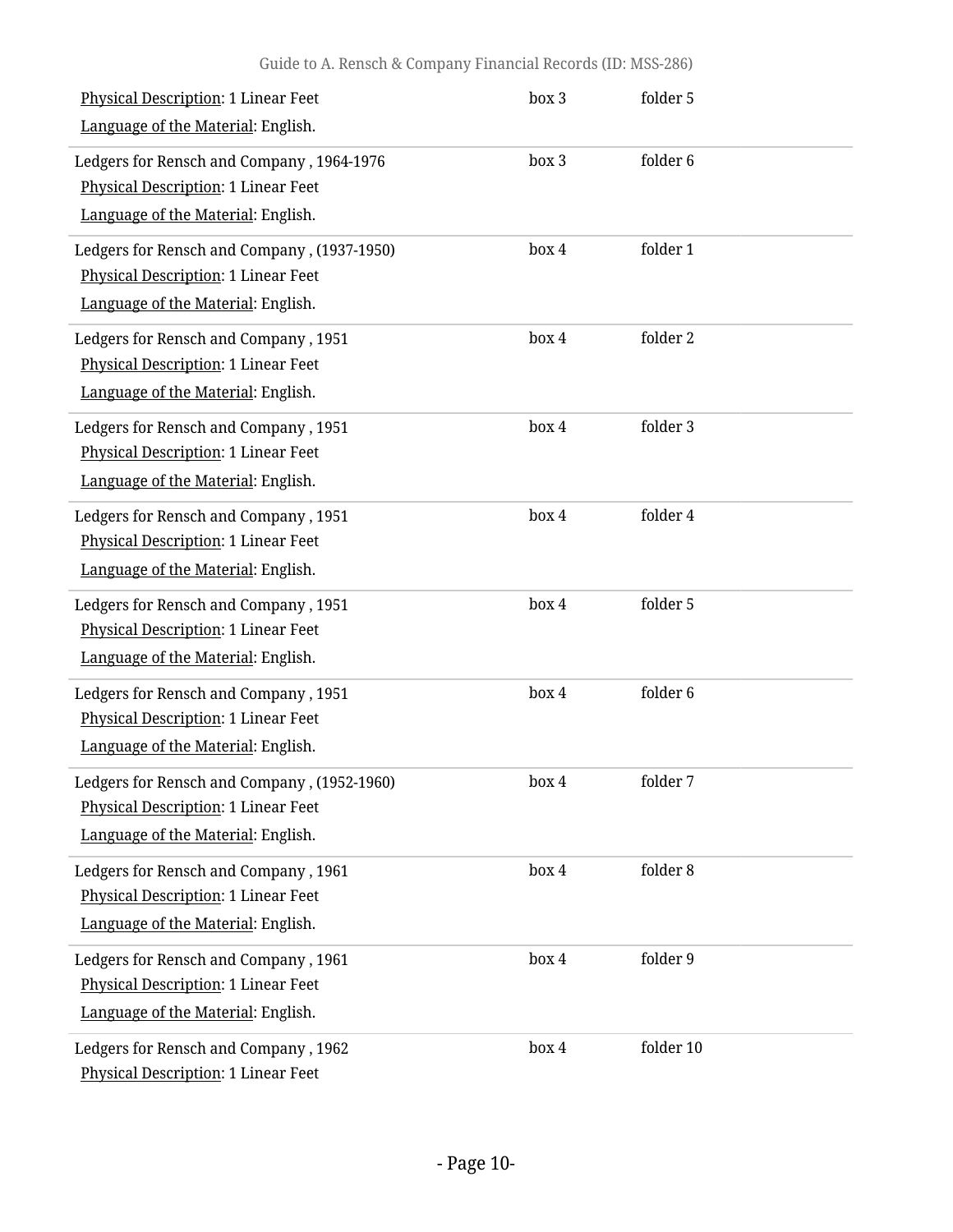Ledgers for Rensch and Company , (1963-1968) Physical Description: 1 Linear Feet Language of the Material: English. box 4 folder 11 Ledgers for Rensch and Company , 1969 Physical Description: 1 Linear Feet Language of the Material: English. box 4 folder 12 Ledgers for Rensch and Company , 1969 Physical Description: 1 Linear Feet Language of the Material: English. box 4 folder 13 Ledgers for Rensch and Company , (1968-1969) Physical Description: 1 Linear Feet Language of the Material: English. box 4 folder 14 Ledgers for Rensch and Company, (1970-1971) Physical Description: 1 Linear Feet Language of the Material: English. box 4 folder 15 Ledgers for Rensch and Company , 1971 Physical Description: 1 Linear Feet Language of the Material: English. box 4 folder 16 Ledgers for Rensch and Company , 1971 Physical Description: 1 Linear Feet Language of the Material: English. box 4 folder 17 Ledgers for Rensch and Company , 1976-1986 Physical Description: 1 Linear Feet Language of the Material: English. box 4 folder 18 Ledgers for Rensch and Company , (1953-1965) Physical Description: 1 Linear Feet Language of the Material: English. box 5 folder 1 Ledgers for Rensch and Company , (1950-1961) Physical Description: 1 Linear Feet Language of the Material: English. box 5 folder 2 Ledgers for Rensch and Company, (1920-1960) Physical Description: 1 Linear Feet Language of the Material: English. box 5 folder 3 Ledgers for Rensch and Company , (1993-1997) box 5 folder 4